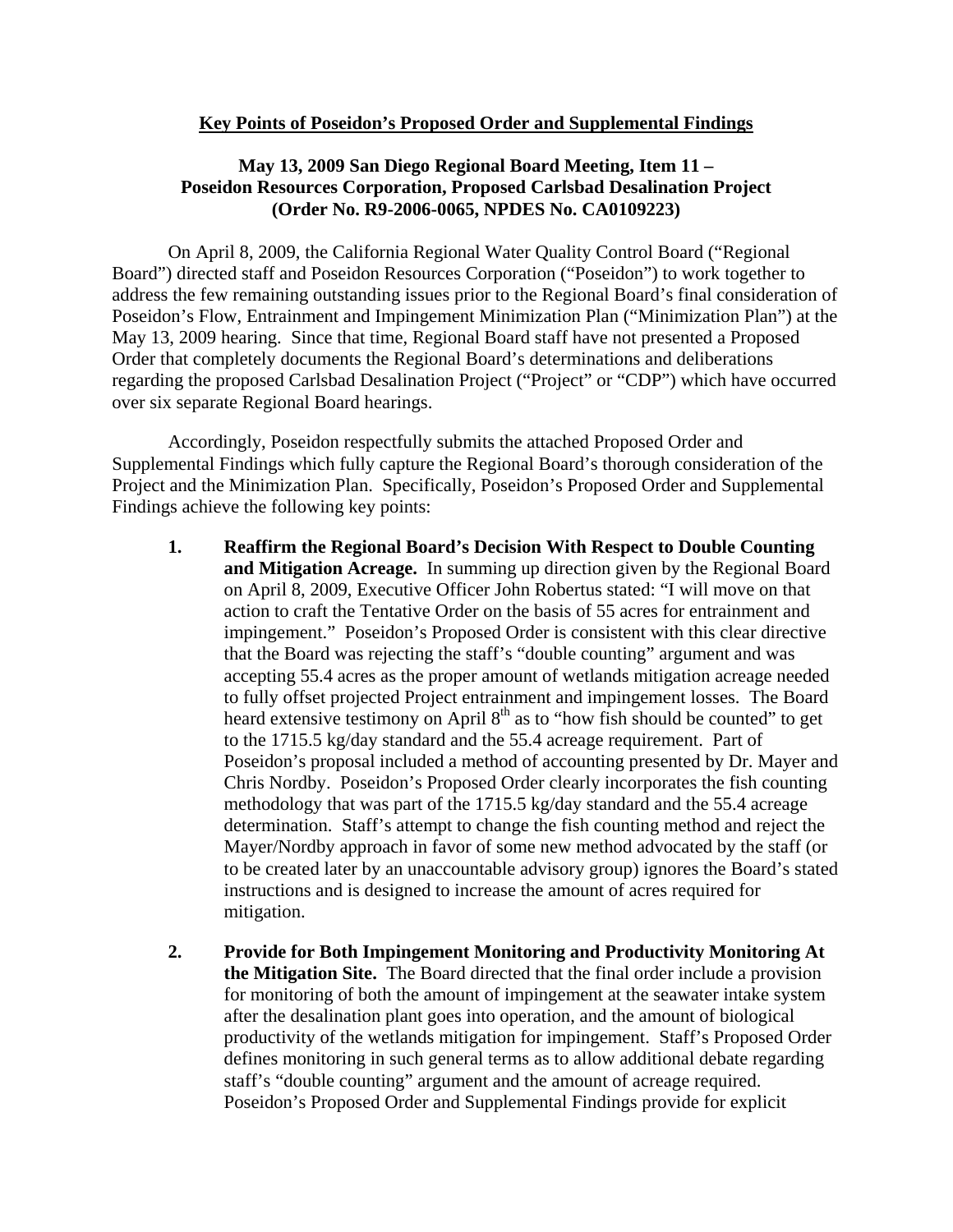impingement and productivity monitoring standards, including specific accounting standards according to the standards proposed by Poseidon's experts Nordby and Mayer, which will ensure the empirical verification of its impingement and demonstrate that the Project's mitigation fully offsets the impingement.

- **3. Reflect the Regional Board's Decision As To the Appropriate Calculation to Use for Compensatory Impingement.** The Board concurred with Poseidon's commitment, on an interim basis until additional impingement monitoring data is collected pursuant to the Proposed Order, to produce up to 4.7 kg/day (1715.5 kg/year) of "available" fish biomass in the mitigation wetlands. Poseidon's Proposed Order and Supplemental Findings demonstrate a reasonable basis exists for concluding that the mitigation wetlands will produce more than 1715.5 kg/year of available fish biomass, which will more than fully offset potential stand-alone impingement.
- **4. Keep the Record Closed To New Testimony.** The Board should not accept new comment letters or advocacy on the substantive issues before it, after the record closed on April 8, 2009. We do not believe the Board authorized the staff to conduct a new round of "interagency consultation." All agencies had the opportunity to submit comments on April 8th on all issues. Instead, the Board should be considering only those submissions and testimony regarding the appropriate order to reflect given by the Board on April 8, 2009.
- **5. Include a Specific Definition of the Trigger for Stand-Alone Operations as Requested by Boardmember Rayfield Concerning Temporary Shutdown in Encina Power Station Operations.** Poseidon's Proposed Order at ¶ 5 defines the trigger for moving to "temporary shutdown" of the Encina Power Station as notification from EPS that all generating units will be non-operational for power production and unavailable to be called upon by the California Independent System Operator to produce power for a period of 180 consecutive days or more.
- **6. Reaffirm the Board's Determination that Carlsbad is the Appropriate Site Under Water Code Section 13142.5(b).** With the Board's adoption of Order No. R9-2006-0065 in 2006 granting approval of the CDP, the Board previously determined that the EPS site was the appropriate site for the project under Water Code Section 13142.5(b). Poseidon's Proposed Order and Supplemental Findings confirm that upon complete retirement of EPS operations, this determination under Water Code Section 13142.5(b) would not be open for reconsideration.
- **7. Present Legally Defensible Findings That Properly Respond to Criticism Advanced by Surfrider Foundation of the Regional Board's Position.** The Regional Board Staff is refusing to include complete legal findings to respond to specific attacks on the Board's decision at the April 8, 2009 hearing. Staff claims that providing a detailed set of written findings with a complete explanation of the Board's decision for the Board's consideration on May 13, 2009 would trigger the need for new comment periods and additional Board meetings. It is a